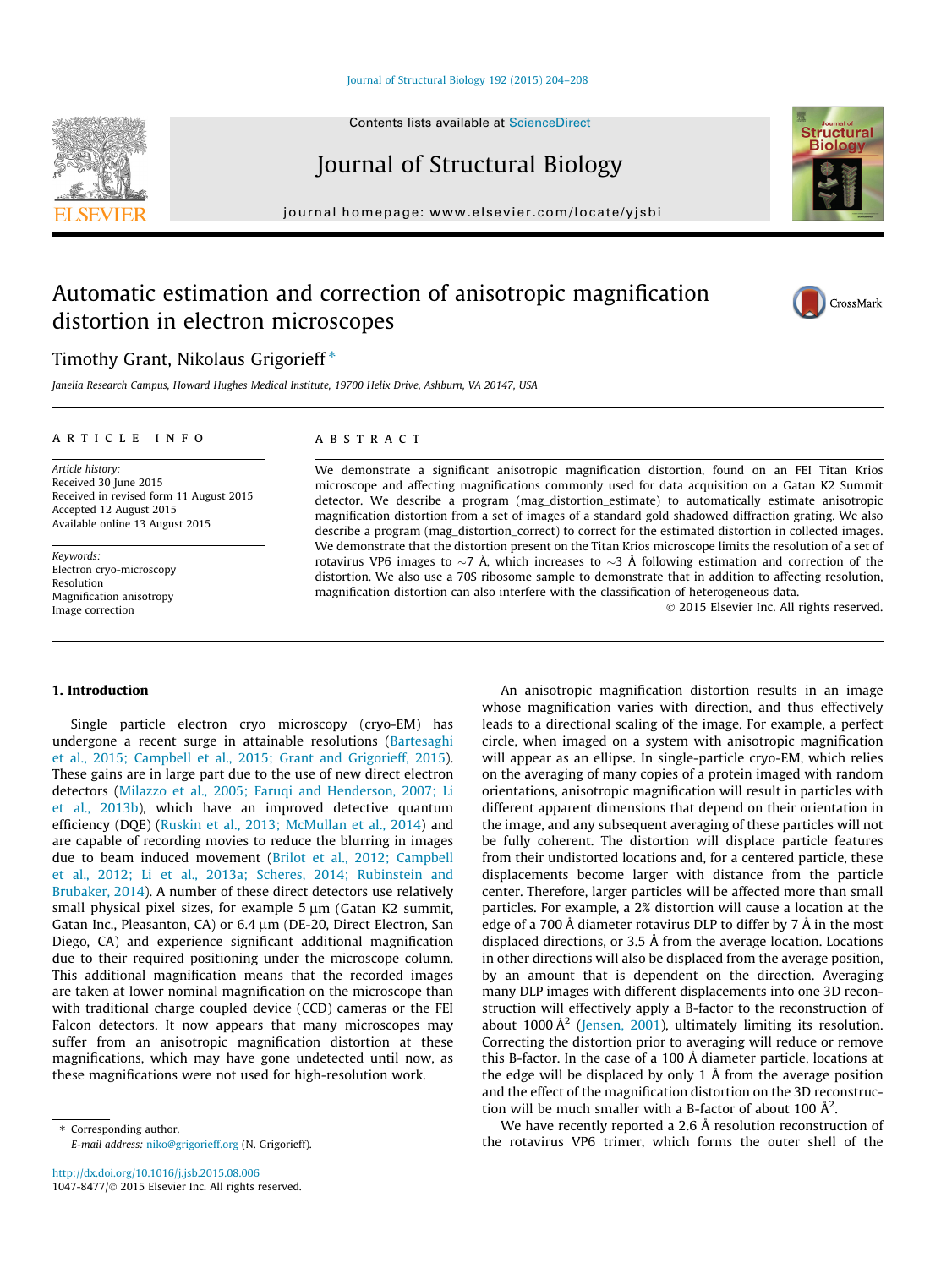<span id="page-1-0"></span>rotavirus double-layer particle (DLP) ([Grant and Grigorieff, 2015\)](#page-4-0). The data for this reconstruction was taken on an FEI Titan Krios at a nominal magnification of 29,000x with images recorded on a K2 summit detector with a pixel size of  $\sim$  1 Å per pixel. During analysis of this and other datasets, we became aware of anisotropic magnification distortion on the Titan Krios microscope that affects all magnifications typically used for data collection on a K2 summit detector. We believe the distortion arises from an issue in the projection system based on experimental observations that the distortion is magnification-dependent but not dependent on the objective lens setting. The projection system is composed of four lenses, which work in a pre-calibrated and fixed manner set by the manufacturer when changing magnification. Slight imperfections in the calibration/alignment between the four lenses such as astigmatism in one of the lenses could lead to the observed distortion.

We set out to characterize the distortion at each of the magnifications we normally use for data collection, and developed a program to automatically estimate the distortion from a set of images of a gold covered diffraction grating. The measured values can then be used to correct images for the distortion after they are taken and prior to processing.

#### 2. Method

The conversion of a circle to an ellipse and vice versa can be described by two scaling values, describing the amount of stretching or shrinking along two orthogonal axes, and an angle which describes the orientation of these axes (see Fig 1A.). Our algorithm relies on first taking a number of images  $(\sim 10)$  of a sample containing polycrystalline gold. A cross-grating diffraction standard, which can easily be purchased and is likely to be readily available in most EM labs, works well for this purpose. Amplitude spectra of images of polycrystalline gold will exhibit diffractions spots at  $\sim$ 2.4 Å and  $\sim$ 2 Å spacings. The number and directions of these spots will depend on the number and orientation of crystals in the image; however, averaging a sufficient number of amplitude spectra from different images of randomly orientated gold crystals will result in a spectrum containing rings at the 2.4 and 2 Å spacings (e.g. Fig 1B.). In an ideal microscope, these rings would be circular; however, in a microscope with anisotropic magnification they will form an ellipse, which describes the distortion. By estimating the parameters required to make the gold diffraction rings circular, we can estimate any magnification distortion present at a given magnification.

To facilitate this process, we developed a program to perform this analysis automatically (mag\_distortion\_estimate), and another to use the estimated values to correct images for any found distortion (mag\_distortion\_correct). The automatic estimation takes a set of images of polycrystalline gold and an estimate of the pixel size as input and prints the estimated anisotropic magnification parameters as output. The set of input images are Fourier transformed and converted to amplitude spectra. These amplitude spectra are averaged to provide an image which should contain rings at the



Fig. 1. (A) An anisotropic magnification distortion can be described with 3 parameters (in this case, two scale factors which describe the scaling along the major and minor axes and  $\alpha$ , which describes the orientation of the major axis). (B) Sum of the amplitude spectra from 10 images of a polycrystalline gold covered diffraction grating. The images were taken at a nominal magnification of 22,500 on an FEI Titan Krios. The  $\sim$ 2.4 Å and  $\sim$ 2 Å gold rings are visible in the image and are slightly elliptical suggesting anisotropic magnification. (C) Top – half of the image shown in B, with the gold rings masked out and a path tracing the  $\sim$  2.4 Å gold ring. Bottom – half of the rotational average of the image shown in B, also with the gold rings masked out and a path tracing the  $\sim$ 2.4 Å gold ring. The dashed white box illustrates the area, which is shown zoomed and overlaid in panel D. (D) Overlay of the section of the paths traced in C surrounded by the dashed white box. The path from the original image is different compared with the rotationally averaged version, indicating anisotropic magnification. In this instance the difference is  $\sim$ 1%, which combined with a  $\sim$ 1% difference in the orthogonal direction indicates a  $\sim$  2% anisotropic magnification distortion at this magnification.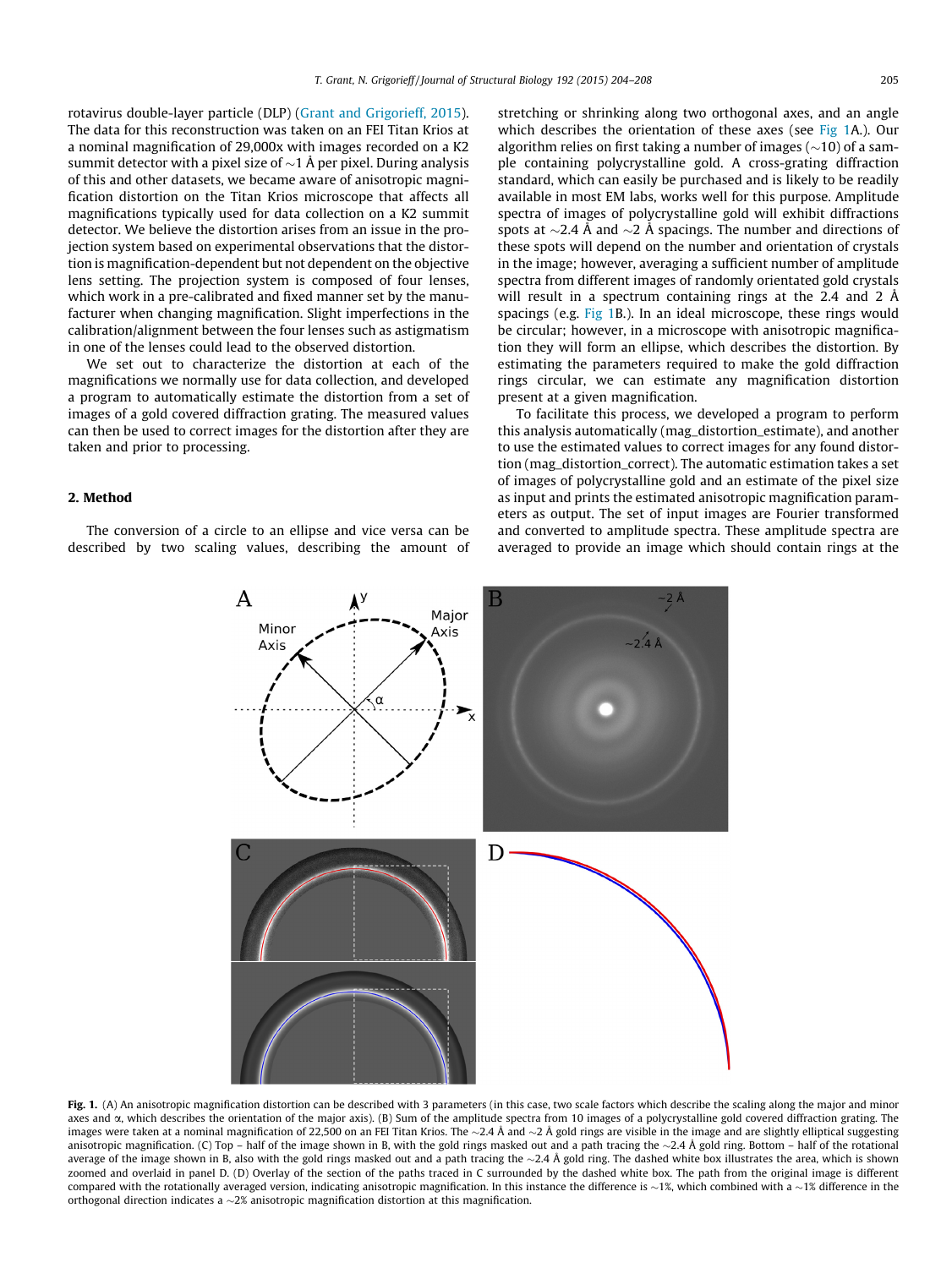gold spacings (hereafter referred to as the ring image), e.g. [Fig 1B](#page-1-0). The program performs an initial coarse brute force search of three possible distortion parameters (the major axis scale factor, the minor axis scale and the distortion angle  $\alpha$  as shown in [Fig 1](#page-1-0)A). For each set of parameters, the ring image is stretched/shrunk according to the values and a cross-correlation is calculated between the stretched ring image and a rotational average of the original ring image, considering only the area encapsulating the gold rings. The parameters that maximize this correlation are considered to be the parameters that make the rings the most circular, as any rings in the rotationally averaged ring image will be a perfect circle by definition. After this initial coarse search, a number of local searches are performed around these initial parameters with increasingly fine sampling to obtain the final value. The program outputs the parameters required to correct the distortion in real space images, the output scale factors are therefore reciprocal to those found using the ring image due to the different spaces.

Once the distortion parameters are known, correction simply requires stretching (or shrinking) the image to produce an undistorted image. Stretching the image can be done in real space or Fourier space. Correction in either space will require interpolation of the pixel values which will necessarily lead to some image degradation, the exact form of which will depend on both the type of interpolation chosen and the space in which it is performed ([Zhao et al., 2015\)](#page-4-0). Our current correction algorithm performs a simple bilinear interpolation in real space, which will lead to some degradation of the high frequencies in the image. This degradation can be minimized by performing the distortion correction on images collected on the K2 Summit detector in super-resolution mode. Doing this, the interpolation artifacts will primarily affect frequencies near the super-resolution Nyquist frequency and should have a negligible effect at the resolution of the true Nyquist frequency and below. Since we generally resample the super-resolution images back to the physical Nyquist frequency by Fourier cropping, the resulting images are distortion corrected with minimal artifacts.

In order to assess the effectiveness of bilinear interpolation within this scheme, we calculated reconstructions of the DLP VP6 trimer using images corrected following the above scheme and using both bilinear and windowed sinc interpolations. The windowed sinc interpolation is a more computationally intensive interpolation, but should produce more accurate results. Reconstructions calculated from images corrected using the two interpolations were indistinguishable, with nearly identical FSC curves indicating that the interpolation is not limiting the resolution in this case. It should be noted that in cases where information close to the Nyquist of the corrected images is used, the use of bilinear interpolation could well be a limiting factor. In these cases, a more robust interpolation, possibly applied in Fourier space, may be required.

Our method estimates the distortion correction that both stretches the image in one direction and shrinks the image in the other direction, maintaining the average magnification and pixel size. This is because the comparison is made to a rotationally averaged version of the ring image. Shrinking the image in one of the directions leads to an edge, which may be detrimental to later image processing. Edges can be avoided by dividing both the estimated scale factors by the minor axis scale factor. The new scale factors will stretch the image in one direction and leave it unchanged in the orthogonal direction. It is important to note that while only stretching the image results in no edge, it will change the average pixel size by the amount of the distortion. In this case the new pixel size can be calculated using:

$$
d_{new} = \frac{d_{old}}{S_{major}} \tag{1}
$$

where  $d_{new}$  is the new pixel size,  $d_{old}$  is the old average pixel size, and  $S<sub>major</sub>$  is the major axis scale factor.

Anisotropic magnification will also change the apparent contrast transfer function (CTF) of the microscope affecting an image, by introducing apparent additional astigmatism that is visible in the Thon ring pattern [\(Thon, 1966](#page-4-0)) seen in its Fourier transform. Thus, if defocus parameter estimation is not carried out after correction for the distortion, the determined parameters will have an error. The estimated values can themselves be corrected for the distortion ([Zhao et al., 2015](#page-4-0)), or more simply the defocus parameter estimation can be carried out after the distortion correction.

#### 3. Results

The distortion values found for each of the magnifications we use for data collection with the K2 Summit camera are shown in Table 1. The distortion is different for each magnification, ranging from  $\sim$ 1.6% to  $\sim$ 2.7%. Distortion values were also estimated for data recorded at 18,000 and 29,000x magnification and taken approximately two months after the data presented in Table 1. These values were almost identical, suggesting that the distortion is constant, at least on the timescale of months. Subsequent communication with a number of different groups suggests that anisotropic magnification distortion at these levels of magnification is relatively common, affecting a number of microscopes of different types: three FEI Titan Krioses, an FEI F20 ([Zhao et al., 2015\)](#page-4-0) and an FEI Polara.

Anisotropic magnification within images has the potential to reduce the attainable resolution, particularly at the periphery of objects, with larger objects being affected more than smaller objects. Viral capsids, as well as being large, tend to have most of their ordered density localized at the periphery, and are thus very susceptible to anisotropic magnification distortions. They are, therefore, also ideal samples to demonstrate the effect of the distortion, and the effectiveness of its subsequent correction. [Fig 2](#page-3-0)A. shows the map obtained for the VP6 trimer after initial processing of a set of  $\sim$ 500 DLPs, using the images as collected. This reconstruction contains  $\sim$  400,000 asymmetric units and is limited to  $\sim$ 7 Å resolution. [Fig 2](#page-3-0)A also shows the reconstruction using exactly the same alignment parameters, but with images that have been corrected for magnification distortion. Here the resolution is  $\sim$ 3 Å, an improvement that can be attributed directly to correction of the distortion.

As well as reducing attainable resolution, anisotropic magnification distortion has the potential to cause additional problems during the processing of single particle data, such as in the classification of heterogeneous datasets, as it introduces additional apparent heterogeneity. [Fig 2](#page-3-0)B shows the projections of two classes obtained by 3D classification of a dataset of 70S ribosomes using Frealign [\(Lyumkis et al., 2013\)](#page-4-0). The two classes correspond to

#### Table 1

Results output from the mag\_distortion\_estimate program, at a number of magnification values used for data collection with a Gatan K2 Summit camera on one of the FEI Titan Krios microscopes at HHMI's Janelia Research Campus. All of the tested magnifications demonstrated apparent anisotropic magnification, ranging in severity from 1.6% to 2.74%.

| Magnification | $\alpha$  | Minor axis scale | Major axis scale | %          |
|---------------|-----------|------------------|------------------|------------|
|               | (degrees) | factor           | factor           | Distortion |
|               |           |                  |                  |            |
| 14.000        | 130.7     | 0.988            | 1.013            | 2.53       |
| 18.000        | 134.0     | 0.986            | 1.013            | 2.74       |
| 22.500        | 133.5     | 0.989            | 1.011            | 2.22       |
| 29.000        | 137.3     | 0.989            | 1.011            | 2.16       |
| 37,000        | 134.1     | 0.991            | 1.007            | 1.60       |
|               |           |                  |                  |            |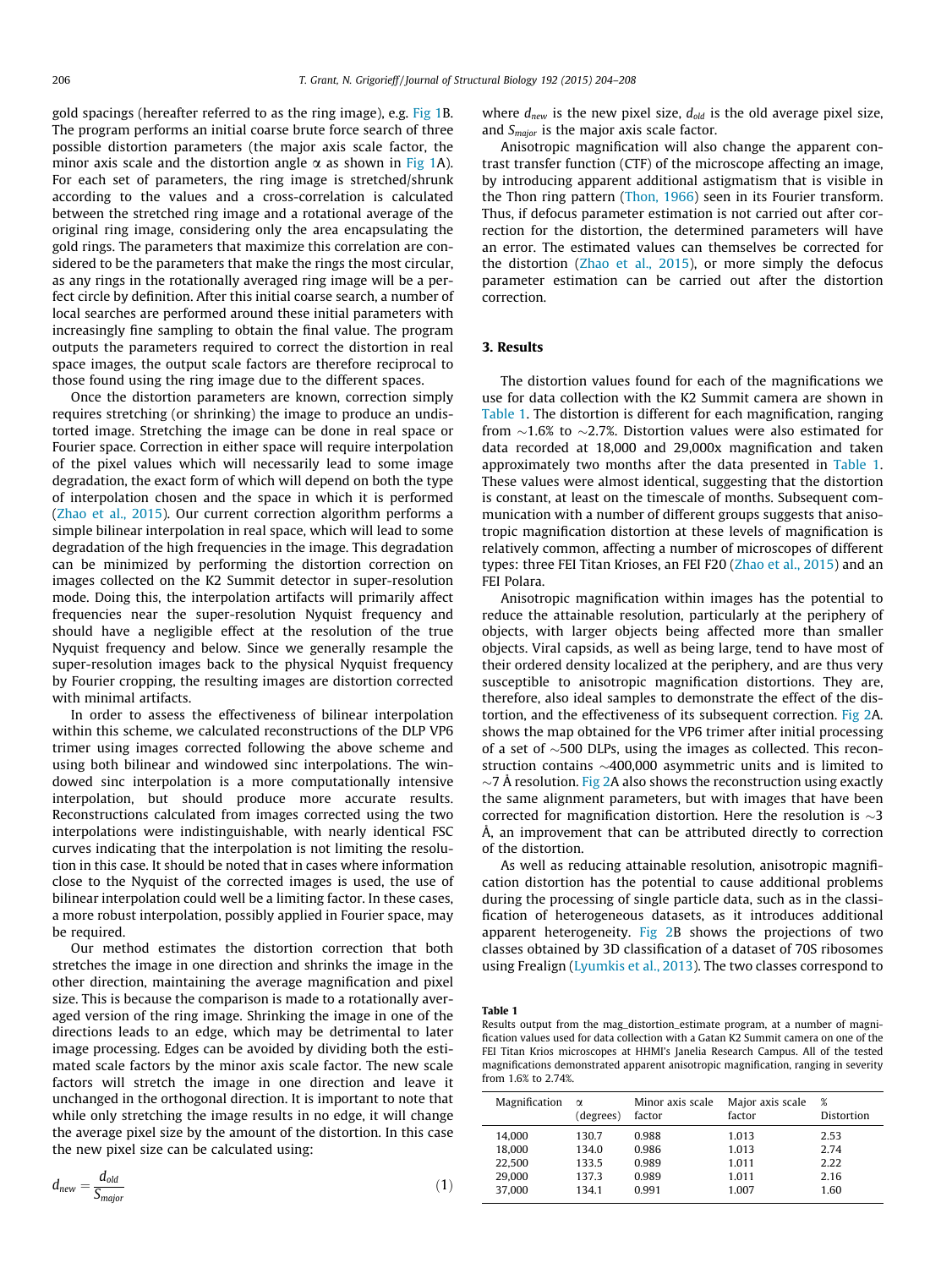<span id="page-3-0"></span>

Fig. 2. (A) Comparison of reconstructions of rotavirus VP6 obtained before estimation and correction of anisotropic magnification distortion (left), and after correction (right). The resolution improved from  $\sim$ 7 Å to  $\sim$ 3 Å. (B) Projections of two classes (first two images) obtained after 3D classification of a 70S ribosome dataset before estimation and correction of anisotropic magnification, and the result of subtracting image 2 from image 1 (third image). Superimposition of the two projections clearly demonstrates that the main difference is a stretching in one direction, coupled with a shrinking in the orthogonal direction. The difference image also demonstrates the edges of the molecule are most strongly affected by the distortion.

#### Table 2

Results obtained after classifying two model datasets, one without any distortion (Ori.) and one with a 2.74% anisotropic magnification distortion (Dist.). The datasets had a signal-to-noise ratio of 0.05 and were created as described in ([Lyumkis et al., 2013](#page-4-0)). Each dataset was composed of images from three different EMDB models (1798, 1799 and 5030). The datasets were classified into six classes using Frealign. For each class, the percentage of images from each model is listed. The % error, defined as the percentage of images within each class that do not belong to the most represented model, is also shown for each class and both datasets.

|                  | Class 1 |       | Class 2 |       | Class 3 |       | Class 4 |       | Class 5 |       | Class 6 |       |
|------------------|---------|-------|---------|-------|---------|-------|---------|-------|---------|-------|---------|-------|
|                  | Ori.    | Dist. | Ori.    | Dist. | Ori.    | Dist. | Ori.    | Dist. | Ori.    | Dist. | Ori.    | Dist. |
| <b>EMDB-1798</b> | 38.5    | 44.3  | 0.1     | 0.2   | 0.0     | 0.0   | 2.5     | 6.8   | 0.0     | 0.1   | 95.0    | 92.9  |
| EMDB-1799        | 61.3    | 51.5  | 0.1     | 0.6   | 0.0     | 0.0   | 97.5    | 93.2  | 0.1     | 0.0   | 5.0     | 7.1   |
| <b>EMDB-5030</b> | 0.3     | 4.2   | 99.8    | 99.2  | 100.0   | 100.0 | 0.0     | 0.0   | 99.9    | 99.9  | 0.0     | 0.0   |
| % Error          | 38.7    | 48.5  | 0.2     | 0.8   | 0.0     | 0.0   | 2.5     | 6.8   | 0.1     | 0.1   | 5.0     | 7.1   |

particles distorted along different directions depending on the particle orientations in the original images. After correcting for the magnification distortion, the classification no longer results in classes with differential stretching.

In order to explore the influence of a magnification distortion on classification further, we examined the effect on the classification of a simulated 70S ribosome dataset, which was used in previous work to characterize classification accuracy [\(Lyumkis et al.,](#page-4-0) [2013\)](#page-4-0). The model dataset had a signal-to-noise ratio of 0.05 with each dataset being composed of images from three different EMDB models (1798, 1799 and 5030). We created two versions of this dataset, one of which had an anisotropic magnification distortion imposed upon it, scaling by 1.0137 along the minor axis and 1.0411 along the major axis. This scaling results in a 2.74% distortion (the largest distortion on our Titan Krios). A second dataset

was created by scaling each axis by 1.0274, resulting in images with no distortion, but similar interpolation artifacts to the distorted dataset.

Each dataset was classified into six classes using Frealign, starting from the same initial parameters and random occupancies. 30 rounds of classification with refinement of all alignment parameters were performed, and the results are shown in Table 2. For this dataset, the quality of the classification appears to be marginally worse when using images with a magnification distortion. It seems likely that the effect of any distortion will be dependent upon the dataset being examined. As the distortion primarily affects the periphery of the molecule, one could speculate that classification based on features at the periphery of the molecule will be affected by a magnification distortion more than classification based on features at the center.